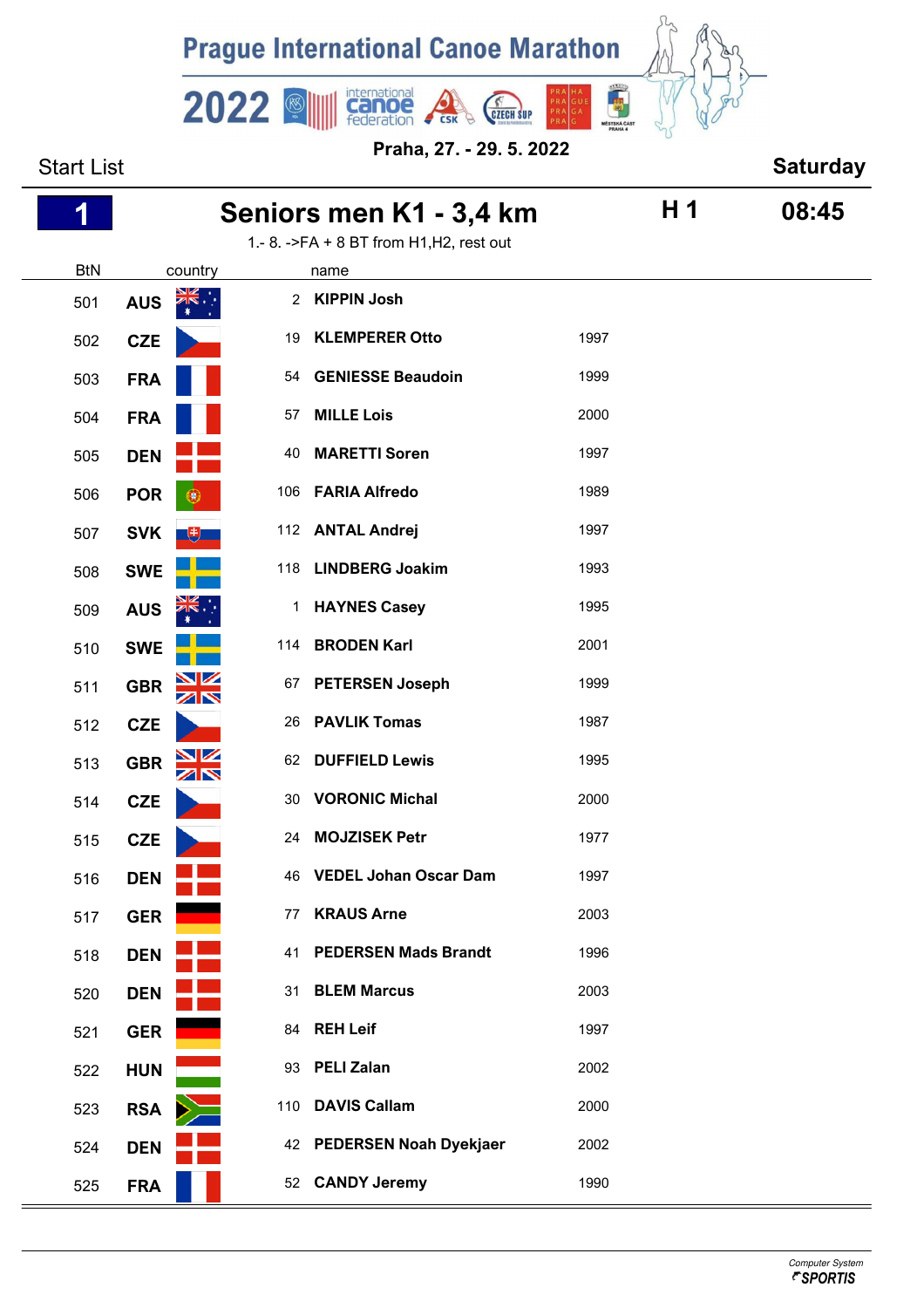

| <b>Start List</b> |                  | <b>Saturday</b>  |                                                  |      |                |       |
|-------------------|------------------|------------------|--------------------------------------------------|------|----------------|-------|
| 2                 |                  |                  | Seniors men K1 - 3,4 km                          |      | H <sub>2</sub> | 09:15 |
| <b>BtN</b>        | country          |                  | 1.- 8. ->FA + 8 BT from H1, H2, rest out<br>name |      |                |       |
| 531               | <b>NOR</b>       |                  | 104 VOLD Eivind                                  | 1993 |                |       |
| 532               | <b>DEN</b>       | 45               | <b>THOMSEN Nikolai Gutjahr</b>                   | 2001 |                |       |
| 533               | <b>GER</b>       | 81               | <b>PAUFLER Marcel</b>                            | 1995 |                |       |
| 534               | <b>AUT</b>       | 4                | <b>FELKL Balazs</b>                              | 1986 |                |       |
| 536               | <b>CZE</b>       | 25               | <b>PAVLIK Matous</b>                             | 1988 |                |       |
| 537               | <b>CZE</b>       | 21               | <b>KUCIAN Martin</b>                             | 1992 |                |       |
| 538               | <b>FRA</b>       | 51               | <b>BOULANGER Stephane</b>                        | 1987 |                |       |
| 539               | <b>GBR</b>       | 60               | <b>DOWDEN Tim</b>                                | 2001 |                |       |
| 540               | <b>POR</b><br>U. | 108              | <b>RAMALHO Jose</b>                              | 1982 |                |       |
| 541               | <b>GBR</b>       | 65               | <b>MISSEN James</b>                              | 1996 |                |       |
| 542               | <b>DEN</b>       | 48               | <b>WINTHER Nicolai</b>                           | 1997 |                |       |
| 543               | <b>SVK</b><br>嗖  | 113              | <b>NEMCEK Martin</b>                             | 1998 |                |       |
| 544               | <b>CZE</b>       | 27               | <b>STEJSKAL Jakub</b>                            | 1998 |                |       |
| 545               | <b>DEN</b>       | 39               | <b>KNUDSEN Philip</b>                            | 2002 |                |       |
| 546               | <b>FRA</b>       | 58               | <b>URBAN Quentin</b>                             | 1988 |                |       |
| 547               | <b>NOR</b>       |                  | 103 MJELSTAD Kristoffer                          | 2002 |                |       |
| 548               | <b>HUN</b>       |                  | 92 MATHE Krisztian                               | 1994 |                |       |
| 549               | <b>AUT</b>       | 3                | <b>BLODER Marcel</b>                             | 1990 |                |       |
| 550               | <b>GBR</b><br>ZN |                  | 64 MCINTYRE Alexander                            | 2000 |                |       |
| 551               | <b>CZE</b>       | 12 <sup>12</sup> | <b>DEDIC Tomislav</b>                            | 2002 |                |       |
| 552               | <b>GER</b>       | 89               | <b>WERNER Jannis</b>                             | 1999 |                |       |
| 553               | <b>GER</b>       | 71               | <b>GEBHARDT Claas</b>                            | 1999 |                |       |
| 554               | <b>DEN</b>       | 38               | <b>JORGENSEN Valdemar</b>                        | 2003 |                |       |
| 555               | <b>DEN</b>       |                  | 35 HINGE Carl                                    | 2003 |                |       |
|                   |                  |                  |                                                  |      |                |       |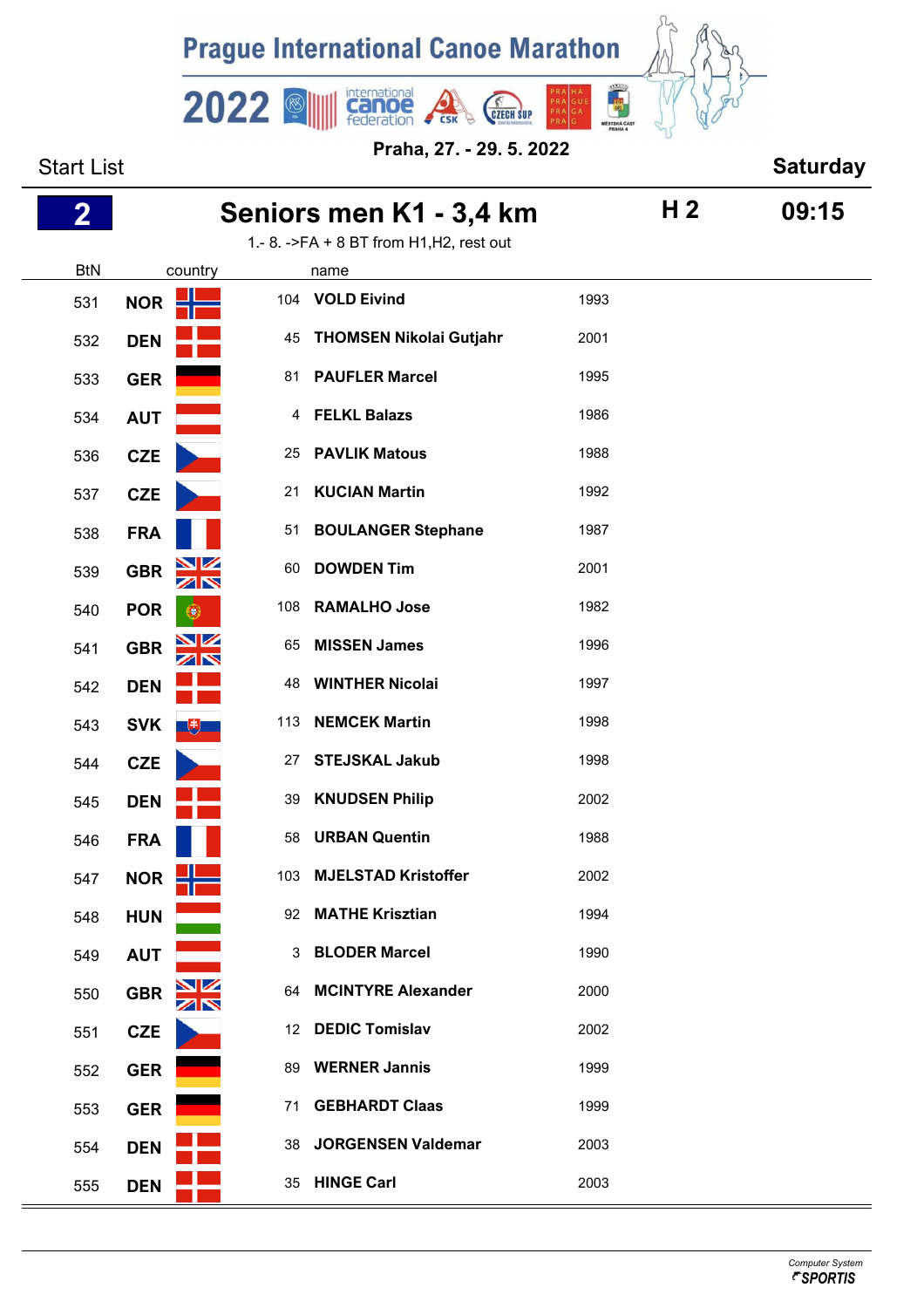| <b>Prague International Canoe Marathon</b>                      |                           |     |                            |      |  |  |  |
|-----------------------------------------------------------------|---------------------------|-----|----------------------------|------|--|--|--|
| international<br>而<br>2022<br><b>PRAGUE</b><br><b>CZECH SUP</b> |                           |     |                            |      |  |  |  |
| MÊSTSKÁ ČÁST<br>PRAHA 4<br>Praha, 27. - 29. 5. 2022             |                           |     |                            |      |  |  |  |
| <b>Start List</b>                                               |                           |     |                            |      |  |  |  |
| $\bf{3}$                                                        | 13:30                     |     |                            |      |  |  |  |
| <b>BtN</b>                                                      | country                   |     | name                       |      |  |  |  |
| 560                                                             | <b>GER</b>                |     | 75 HASENACK Moritz         | 2004 |  |  |  |
| 561                                                             | <b>UKR</b>                | 127 | <b>HRYHORENKO Roman</b>    | 2006 |  |  |  |
| 562                                                             | <b>GER</b>                | 83  | <b>RAEDER Niels</b>        | 2004 |  |  |  |
| 563                                                             | <b>UKR</b>                | 131 | <b>TESLIA Myhailo</b>      | 2004 |  |  |  |
| 564                                                             | <b>GER</b>                | 73  | <b>GOOSSEN Linus</b>       | 2006 |  |  |  |
| 4                                                               | Juniors women C1 - 3,4 km |     |                            |      |  |  |  |
| <b>BtN</b>                                                      | country                   |     | name                       |      |  |  |  |
| 565                                                             | <b>GER</b>                | 69  | <b>BURANDT Alina</b>       | 2004 |  |  |  |
| 567                                                             | <b>GER</b>                | 86  | <b>SABANOVIC Eva-Lotte</b> | 2005 |  |  |  |
| 5                                                               | Juniors women K1 - 3,4 km |     |                            |      |  |  |  |
| <b>BtN</b>                                                      | country                   |     | name                       |      |  |  |  |
| 590                                                             | <b>SWE</b>                | 123 | <b>RICHTER Ella</b>        | 2004 |  |  |  |
| 591                                                             | <b>SWE</b>                | 122 | <b>NYMAN Elin</b>          | 2004 |  |  |  |
| 592                                                             | <b>GER</b>                | 80  | <b>MOOTZ Annabelle</b>     | 2006 |  |  |  |
| 593                                                             | <b>DEN</b>                | 44  | <b>STOUBAEK Hannah</b>     | 2004 |  |  |  |
| 594                                                             | <b>GER</b>                | 70  | <b>FINK Caroline</b>       | 2004 |  |  |  |
| 595                                                             | <b>SWE</b>                | 115 | <b>HOGLUND Elin</b>        | 2004 |  |  |  |
| 596                                                             | <b>IRL</b>                | 98  | <b>NI DRISCEOIL Eabha</b>  | 2004 |  |  |  |
| 597                                                             | <b>SWE</b>                | 119 | <b>NILSSON Tilde</b>       | 2005 |  |  |  |
| 598                                                             | <b>GER</b>                | 88  | <b>SOMMER Hjordis</b>      | 2005 |  |  |  |
| 599                                                             | <b>UKR</b>                | 130 | <b>SALTOVSKA Maria</b>     | 2005 |  |  |  |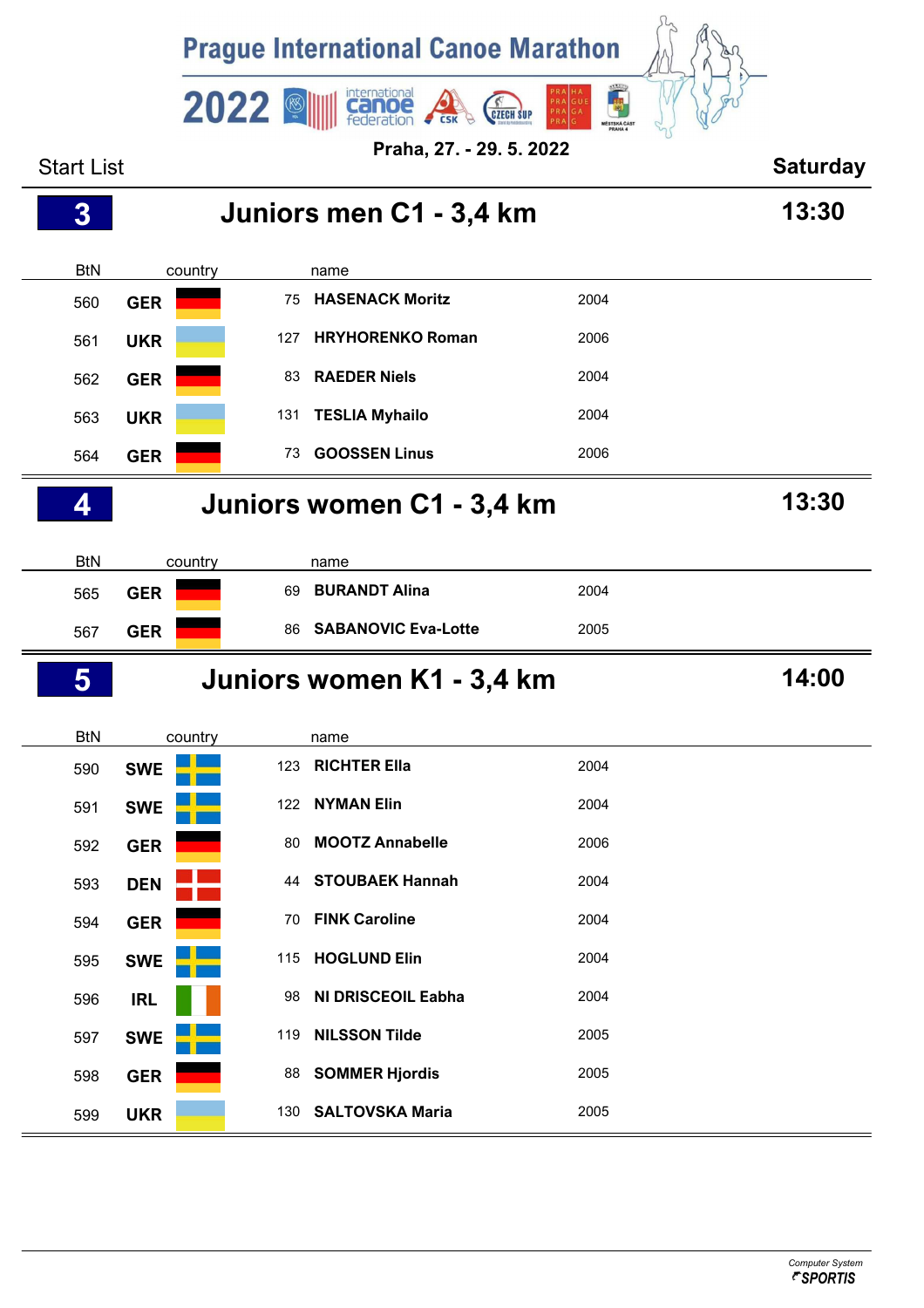

**Praha, 27. - 29. 5. 2022**

### Start List **Start List Start List Start List Saturday**

# **Juniors men K1 - 3,4 km 14:30**

| <b>BtN</b> |            | country |                | name                            |      |
|------------|------------|---------|----------------|---------------------------------|------|
| 571        | <b>AUT</b> |         | $\overline{7}$ | <b>KRONHEIM Konstantin</b>      | 2004 |
| 572        | <b>DEN</b> |         |                | 36 HINGE Anton                  | 2006 |
| 573        | <b>IRL</b> |         | 97             | <b>HIGGINS Ben Callum</b>       | 2005 |
| 574        | <b>NED</b> |         | 101            | <b>METSELAAR Sipko</b>          | 2004 |
| 575        | <b>UKR</b> |         | 125            | <b>BAKLAN Matvii</b>            | 2005 |
| 576        | <b>SWE</b> |         | 121            | <b>NORDENSKIOLD Axel</b>        | 2005 |
| 577        | <b>CZE</b> |         | 16             | <b>JAHODA Filip</b>             | 2004 |
| 578        | <b>DEN</b> |         | 33             | <b>DYRVIG Anders</b>            | 2004 |
| 579        | <b>UKR</b> |         | 129            | <b>MYKHAILENKO Dmytro</b>       | 2005 |
| 580        | <b>POR</b> |         | 105            | <b>DOS SANTOS Francisco</b>     | 2004 |
| 581        | <b>GER</b> |         | 87             | <b>SCHLENSOG Tim</b>            | 2005 |
| 582        | <b>SWE</b> |         | 117            | <b>JOSEFSSON SAMMELI Philip</b> | 2004 |
| 583        | <b>AUT</b> |         | 5              | <b>GNIGLER Maximilian</b>       | 2005 |
| 584        | <b>IRL</b> |         | 96             | <b>HARRIS Finn</b>              | 2005 |
| 585        | <b>CZE</b> |         | 13             | <b>DEDIC Stanislav</b>          | 2004 |
| 586        | <b>SWE</b> |         | 120            | <b>NILVEUS OLOFSSON Axel</b>    | 2006 |
| 587        | <b>CZE</b> |         | 29             | <b>VECER Karel</b>              | 2005 |
| 588        | <b>IRL</b> |         | 94             | <b>DONNELLAN Paul</b>           | 2004 |
| 589        | <b>NED</b> |         |                | 102 TE LINDE Rik                | 2005 |
| 590        | <b>UKR</b> |         |                | 133 MOTORNYI Volodymyr          |      |
| 591        | <b>NED</b> |         | 99             | <b>KUYPER Sietse</b>            | 2005 |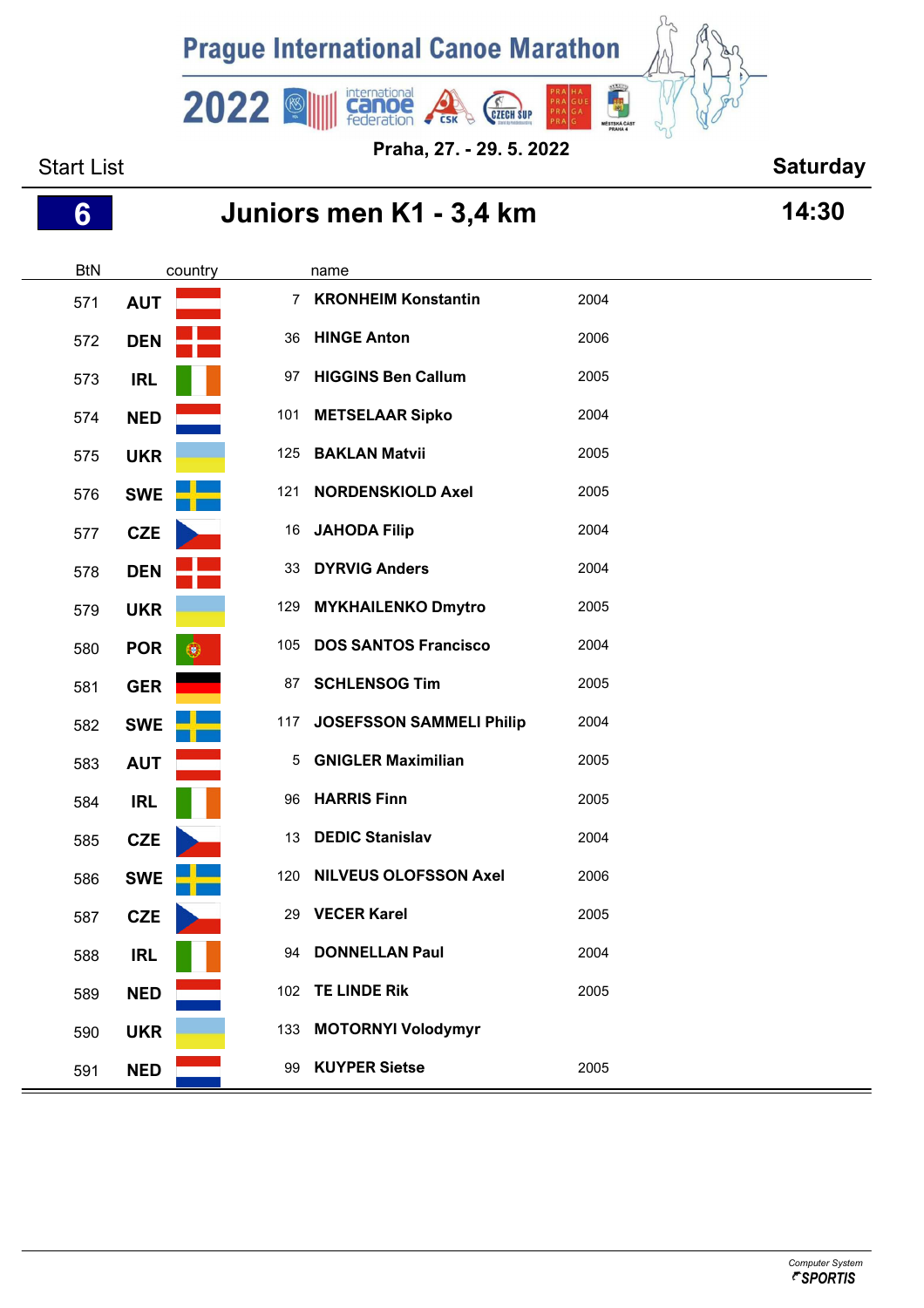

**CZE** 14 **DLOUHY Vojtech** 1992

**633 CZE** 17 JANDA Filip 1999

**CZE** 28 **STURSA Otakar** 2002

**CZE** 22 **MARES Vojtech** 1989